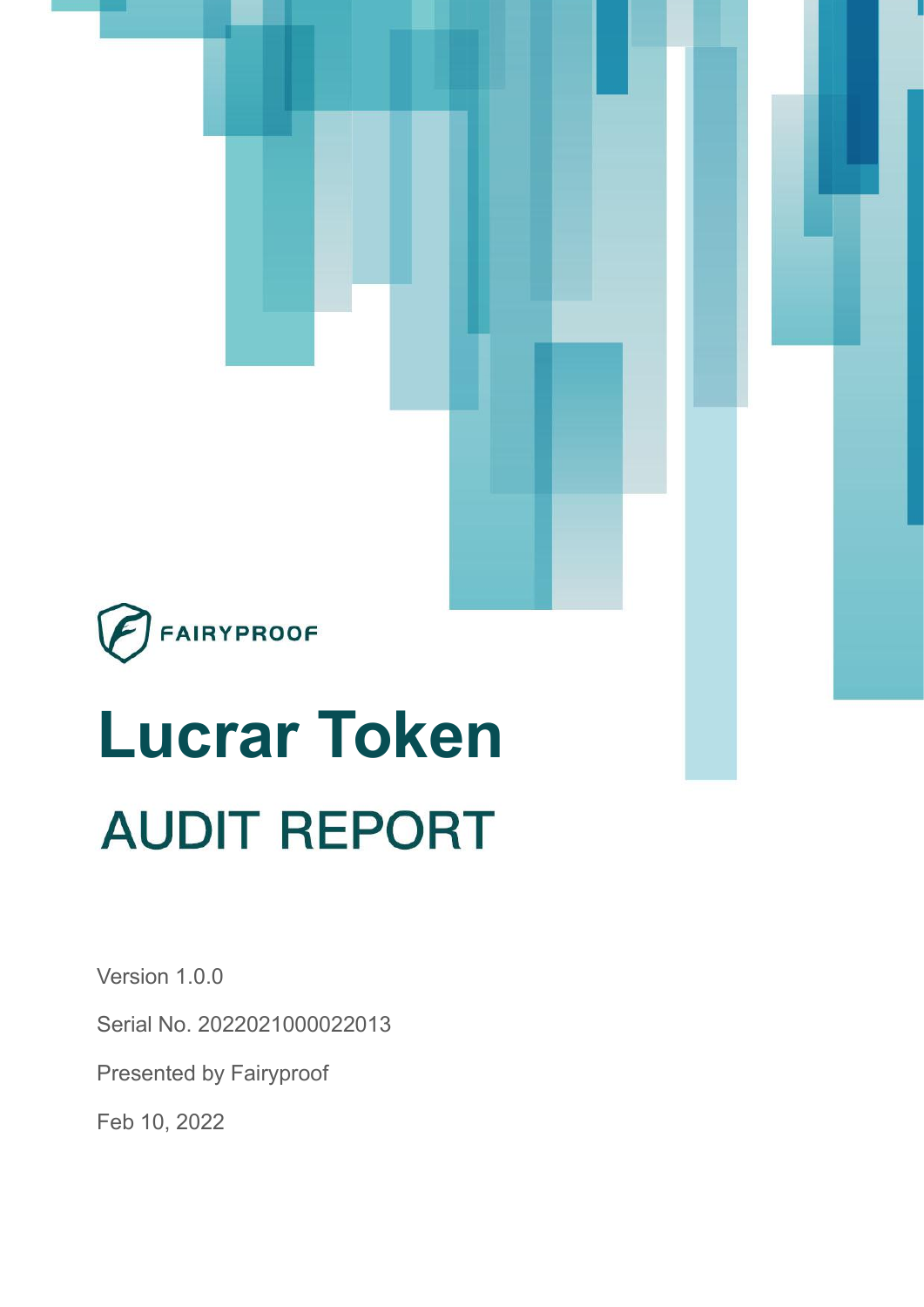# **01. Introduction**

This document includes the results of the audit performed by the Fairyproof team on the Lucrar project's token contract.

**Audit Start Time:** Feb 8, 2022 **Audit End Time:** Feb 9, 2022 **Project Token's Name:** Lucrar **Audited Source Files' Onchain Address:**

<https://bscscan.com/address/0x1510211e6dc81f5724a1beca33c5ac70dcca6ce0#code>

We make observations on specific areas of the code that present concrete problems, as well as general observations that traverse the entire code-base horizontally, which could improve its quality as a whole.

This audit only applies to the specified code, software or any materials supplied by the Lucrar team for specified versions. Whenever the code, software, materials, settings, environment etc is changed, the comments of this audit will no longer apply.

#### **— Disclaimer**

Note that as of the date of publishing, the contents of this report reflect the current understanding of known security patterns and state of the art regarding system security. You agree that your access and/or use, including but not limited to any associated services, products, protocols, platforms, content, and materials, will be at your sole risk.

The review does not extend to the compiler layer, or any other areas beyond the programming language, or other programming aspects that could present security risks. If the audited source files are smart contract files, risks or issues introduced by using data feeds from off-chain sources are not extended by this review either.

Given the size of the project, the findings detailed here are not to be considered exhaustive, and further testing and audit is recommended after the issues covered are fixed.

To the fullest extent permitted by law, we disclaim all warranties, expressed or implied, in connection with this report, its content, and the related services and products and your use thereof, including, without limitation, the implied warranties of merchantability, fitness for a particular purpose, and non-infringement.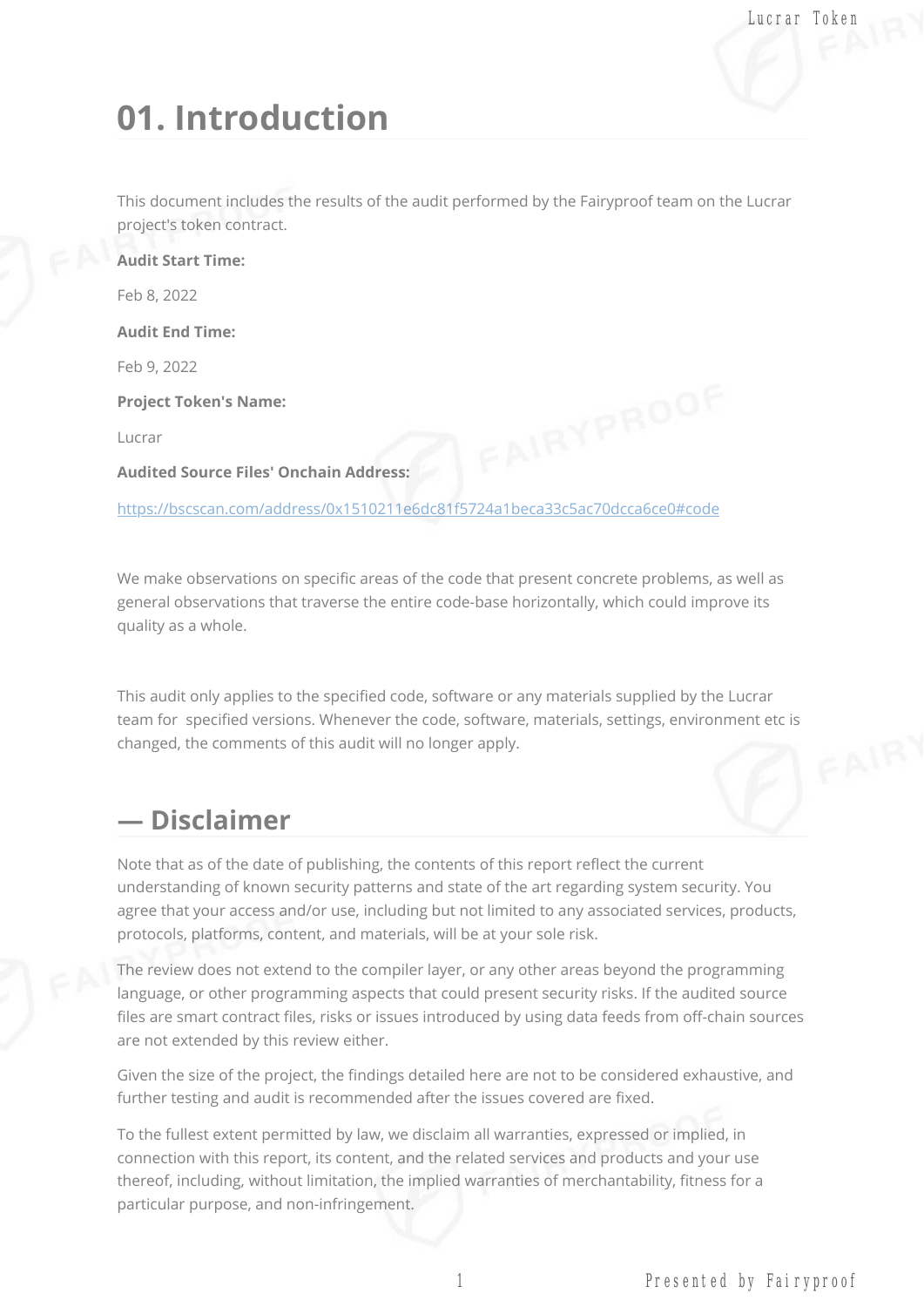We do not warrant, endorse, guarantee, or assume responsibility for any product or service advertised or offered by a third party through the product, any open source or third-party software, code, libraries, materials, or information linked to, called by, referenced by or accessible through the report, its content, and the related services and products, any hyper-linked websites, any websites or mobile applications appearing on any advertising, and we will not be a party to or in any way be responsible for monitoring any transaction between you and any third-party providers of products or services.

FOR AVOIDANCE OF DOUBT, THE REPORT, ITS CONTENT, ACCESS, AND/OR USAGE THEREOF, INCLUDING ANY ASSOCIATED SERVICES OR MATERIALS, SHALL NOT BE CONSIDERED OR RELIED UPON AS ANY FORM OF FINANCIAL, INVESTMENT, TAX, LEGAL, REGULATORY, OR OTHER ADVICE.

#### **— The Lucrar Team's Consent/Acknowledgement:**

The audited materials of the project including but not limited to the documents, home site, source code, etc are all developed, deployed, managed, and maintained outside Mainland CHINA.

The members of the team, the foundation, and all the organizations that participate in the audited project are not Mainland Chinese residents.

The audited project doesn't provide services or products for Mainland Chinese residents.

#### **— Methodology**

The above files' code was studied in detail in order to acquire a clear impression of how the its specifications were implemented. The code-base was then subject to deep analysis and scrutiny, resulting in a series of observations. The problems and their potential solutions are discussed in this document and, whenever possible, we identify common sources for such problems and comment on them as well.

The Fairyproof auditing process follows a routine series of steps:

1. Code review that includes the following

i. Review of the specifications, sources, and instructions provided to Fairyproof to make sure we understand the size, scope, and functionality of the project's source code. ii. Manual review of code, which is the process of reading source code line-by-line in an attempt to identify potential vulnerabilities.

iii. Comparison to specification, which is the process of checking whether the code does what the specifications, sources, and instructions provided to Fairyproof describe.

- 2. Testing and automated analysis that includes the following:
- i. Test coverage analysis, which is the process of determining whether the test cases are actually covering the code and how much code is exercised when we run the test cases. ii. Symbolic execution, which is analyzing a program to determine what inputs cause each part of a program to execute.
- 3. Best practices review, which is a review of the source code to improve maintainability, security, and control based on the established industry and academic practices,<br>recommendations, and research. recommendations, and research.

#### **— Structure of the document**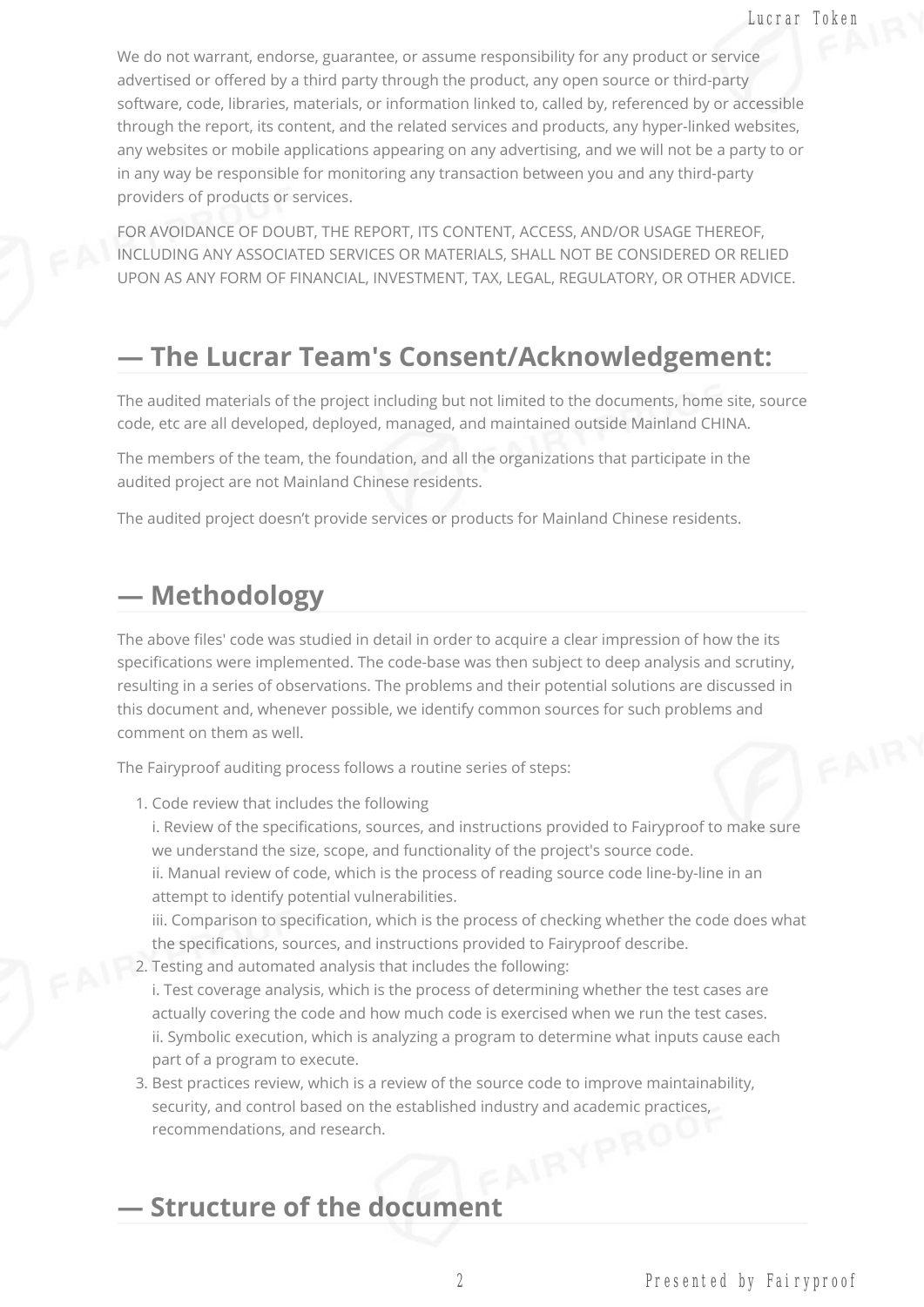This report contains a list of issues and comments on all the above source files. Each issue is assigned a severity level based on the potential impact of the issue and recommendations to fix it, if applicable. For ease of navigation, an index by topic and another by severity are both provided at the beginning of the report.

#### **— Documentation**

For this audit, we used the following sources of truth about how the token issurance function should work:

<https://whitepaper.lucrar.pt/>

These were considered the specification, and when discrepancies arose with the actual code behavior, we consulted with the Lucrar team or reported an issue.

#### **— Comments from Auditor**

| <b>Serial Number</b> | <b>Auditor</b>           | <b>Audit Time</b>         | <b>Result</b> |
|----------------------|--------------------------|---------------------------|---------------|
| 2022021000022013     | Fairyproof Security Team | Feb 8, 2022 - Feb 9, 2022 | Passed        |

Summary:

The Fairyproof security team used its auto analysis tools and manual work to audit the project. During the audit, no issues were discovered.

## **02. About Fairyproof**

[Fairyproof](https://www.fairyproof.com/) is a leading technology firm in the blockchain industry, providing consulting and security audits for organizations. Fairyproof has developed industry security standards for designing and deploying blockchain applications.

## **03. Major functions of audited code**

The audited code mainly implements a token issurance function and here are the details:

Token Name: Lucrar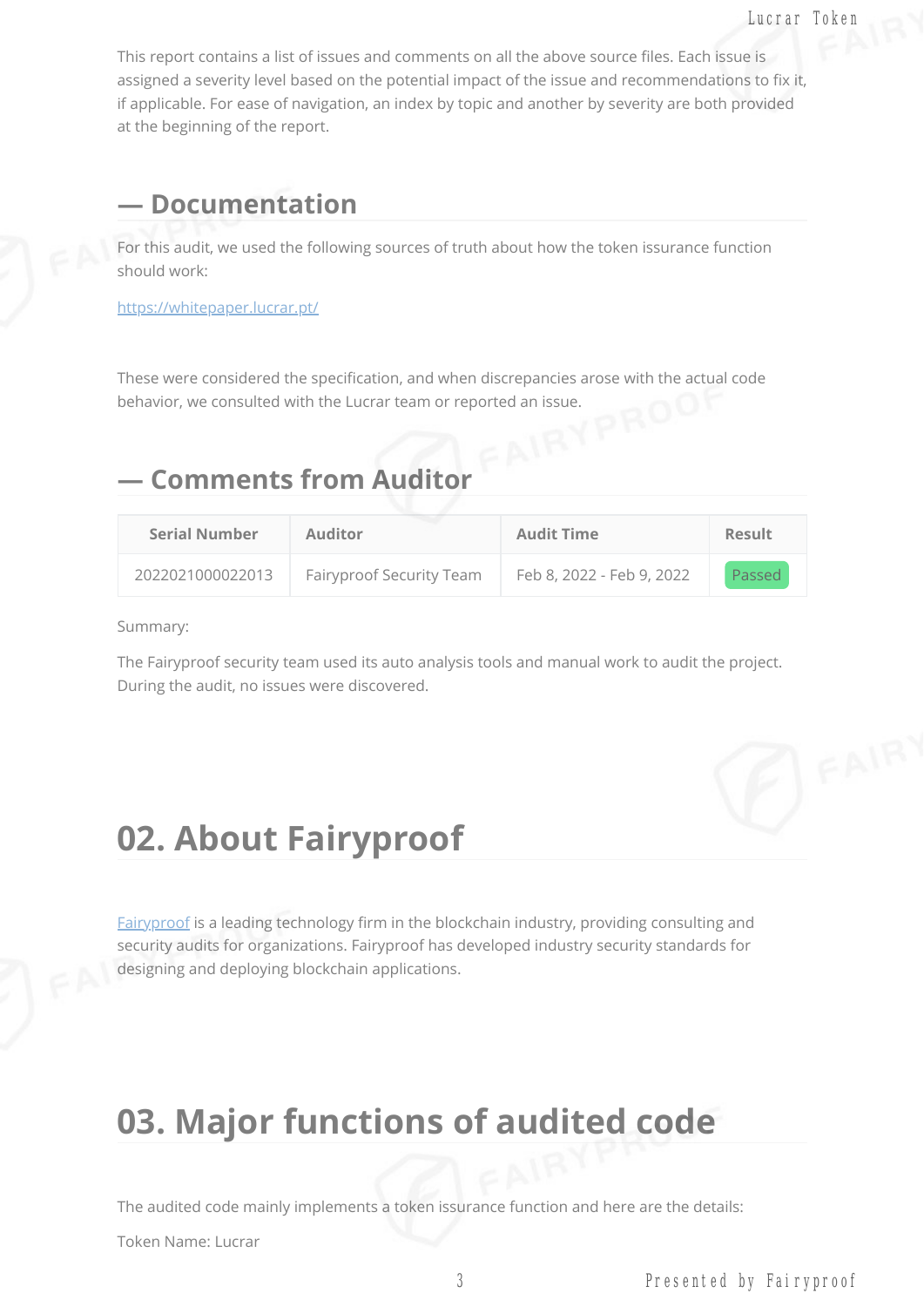Token Symbol: LCR Token Precision: 9 Max Supply: 100,000,000 Mint/Burn: No additonal mintage, no burn Transfer Pause/Freeze: Transfer cannot be paused or frozen. Transaction Charge in Transfer: No Misc: No

# **04. Coverage of issues**

The issues that the Fairyproof team covered when conducting the audit include but are not limited to the following ones:

- Re-entrancy Attack
- Replay Attack
- Reordering Attack
- Miner's Advantage
- Rollback Attack
- **DDos Attack**
- Transaction Ordering Attack
- Race Condition
- Access Control
- Integer Overflow/Underflow
- Timestamp Attack
- Gas Consumption
- Inappropriate Callback Function
- Function Visibility
- Implementation Vulnerability
- Uninitialized Storage Pointer
- Arithmetic Precision
- Tx.origin
- Fake Deposit
- Shadow Variable
- Design Vulnerability
- Token Issurance
- Admin Rights
- Inappropriate Proxy Design
- Inappropriate Use of Slots
- Asset Security
- Contract Upgrade/Migration
- Code Improvement
- Misc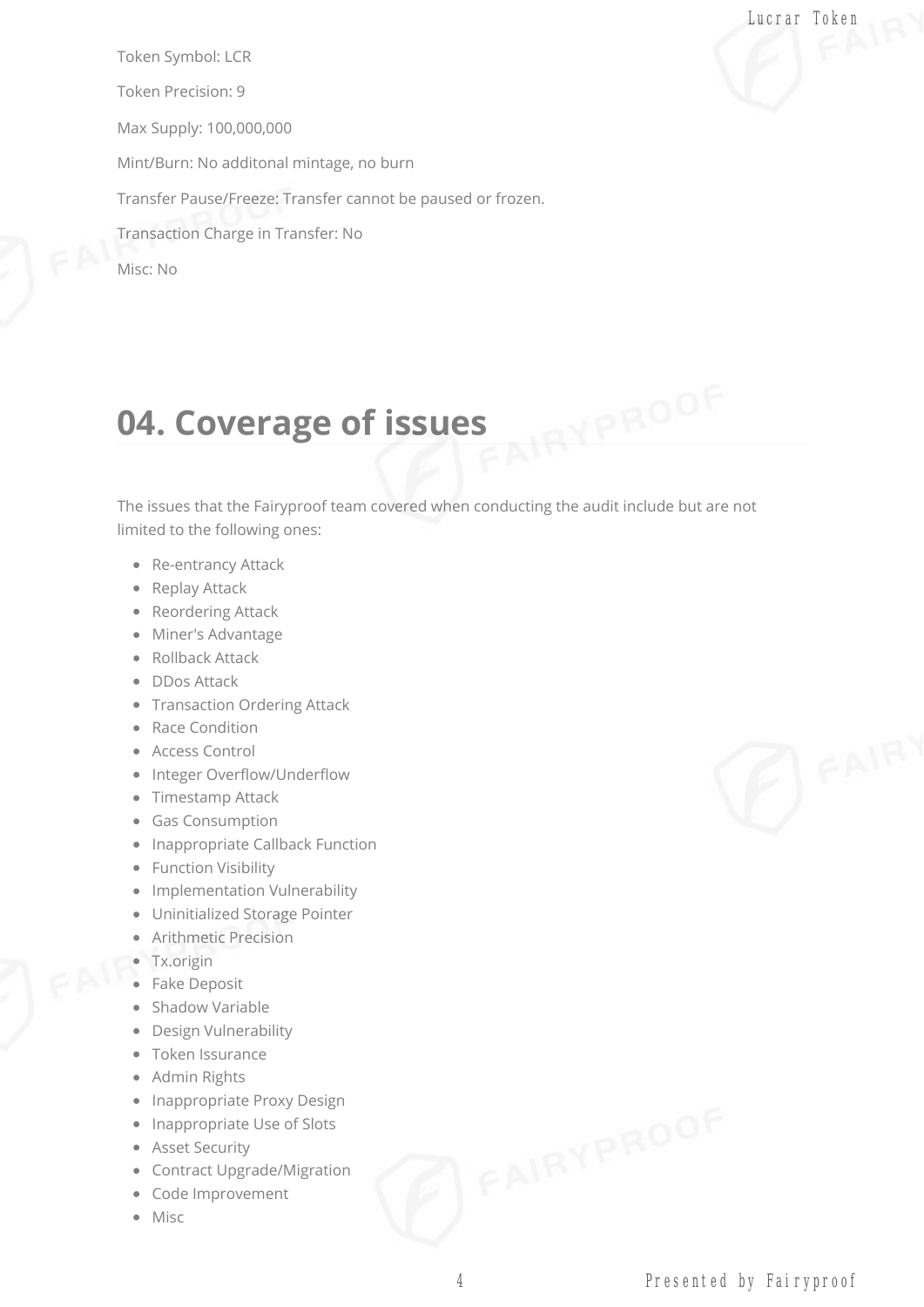### **05. Severity level reference**

Every issue in this report was assigned a severity level from the following:

**Critical** severity issues need to be fixed as soon as possible.

**High** severity issues will probably bring problems and should be fixed.

**Medium** severity issues could potentially bring problems and should eventually be fixed.

**Low** severity issues are minor details and warnings that can remain unfixed but would be better fixed at some point in the future.

**Informational** is not an issue or risk but a suggestion for code improvement.

# **06. Major areas that need attention**

Based on the provided source code the Fairyproof team focused on the possible issues and risks related to the following functions or areas.

#### **- Integer Overflow/Underflow**

We checked all the code sections, which had arithmetic operations and might introduce integer overflow or underflow if no safe libraries were used. All of them used safe libraries.

In our initial review we found neither line  $402$  \_totalSupply += amount; nor line  $403$ \_balances[account] += amount; used safemath library. This might cause overflow. Here was the code section: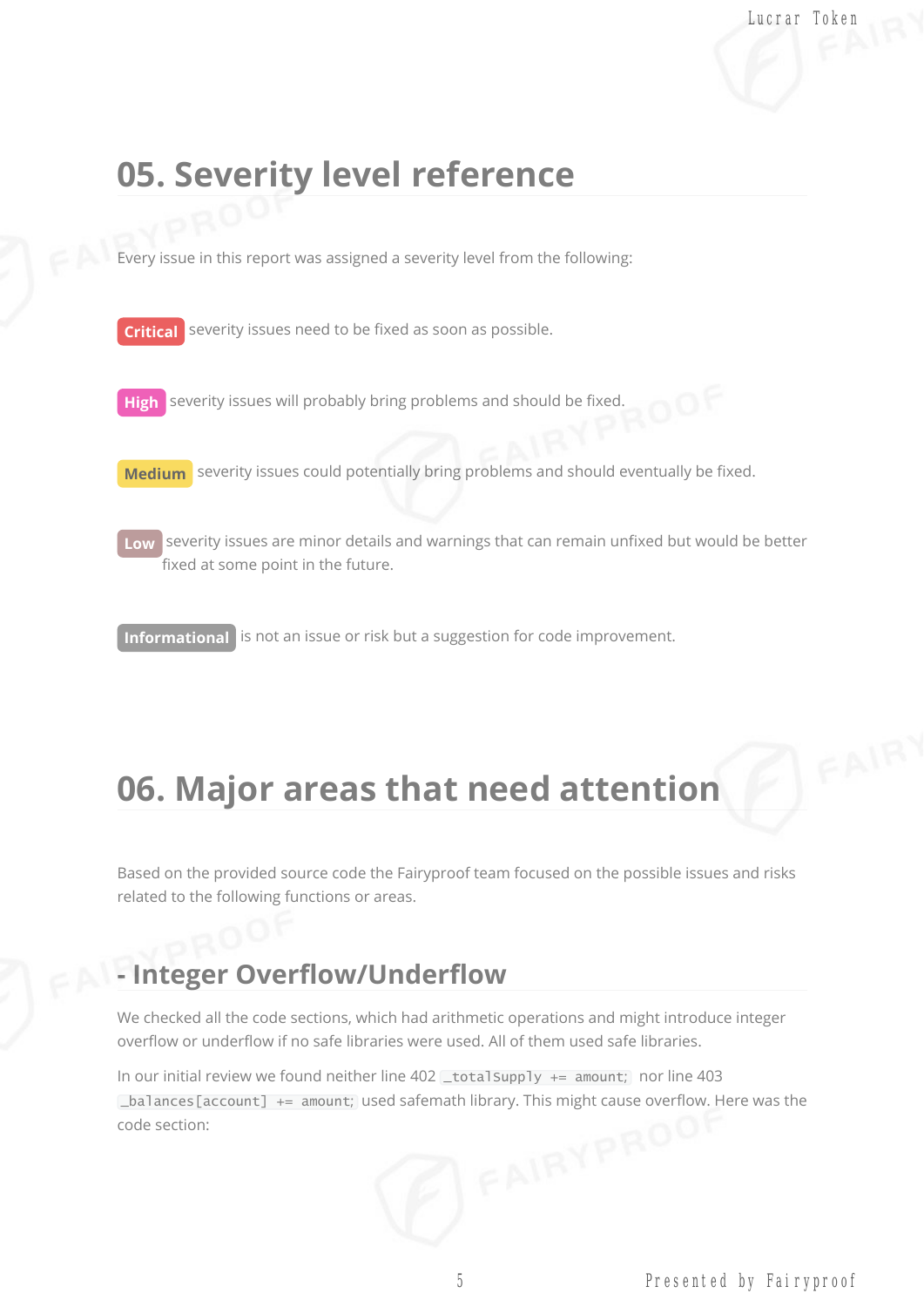```
Lucrar Token
```

```
function _mint(address account, uint256 amount) internal virtual {
    require(account != address(0), "ERC20: mint to the zero address");
   _beforeTokenTransfer(address(0), account, amount);
   \_totalSupply += amount;
   _balances[account] += amount;
    emit Transfer(address(0), account, amount);
   _afterTokenTransfer(address(0), account, amount);
}
```
Recommendation:

Consider using SafeMath.

Status:

It has been confirmed by the Lucrar team, however the contract has been deployed and the coin will not have additional mintage, therefore the issue will not be triggered.

We reviewed again and didn't find new issues or risks in these functions or areas at the time of writing.

#### **- Access Control**

We checked each of the functions that could modify a state, especially those functions that could only be accessed by "owner".

We didn't find issues or risks in these functions or areas at the time of writing.

#### **- Token Issurance**

We checked whether or not the contract files could mint tokens at will.

We didn't find issues or risks in these functions or areas at the time of writing.

#### **- State Update**

We checked some key state variables which should only be set at initialization.

We didn't find issues or risks in these functions or areas at the time of writing.

#### **- Asset Security**

We checked whether or not all the functions that transfer assets were safely hanlded.

We didn't find issues or risks in these functions or areas at the time of writing.

#### **- Unused Variables or Functions**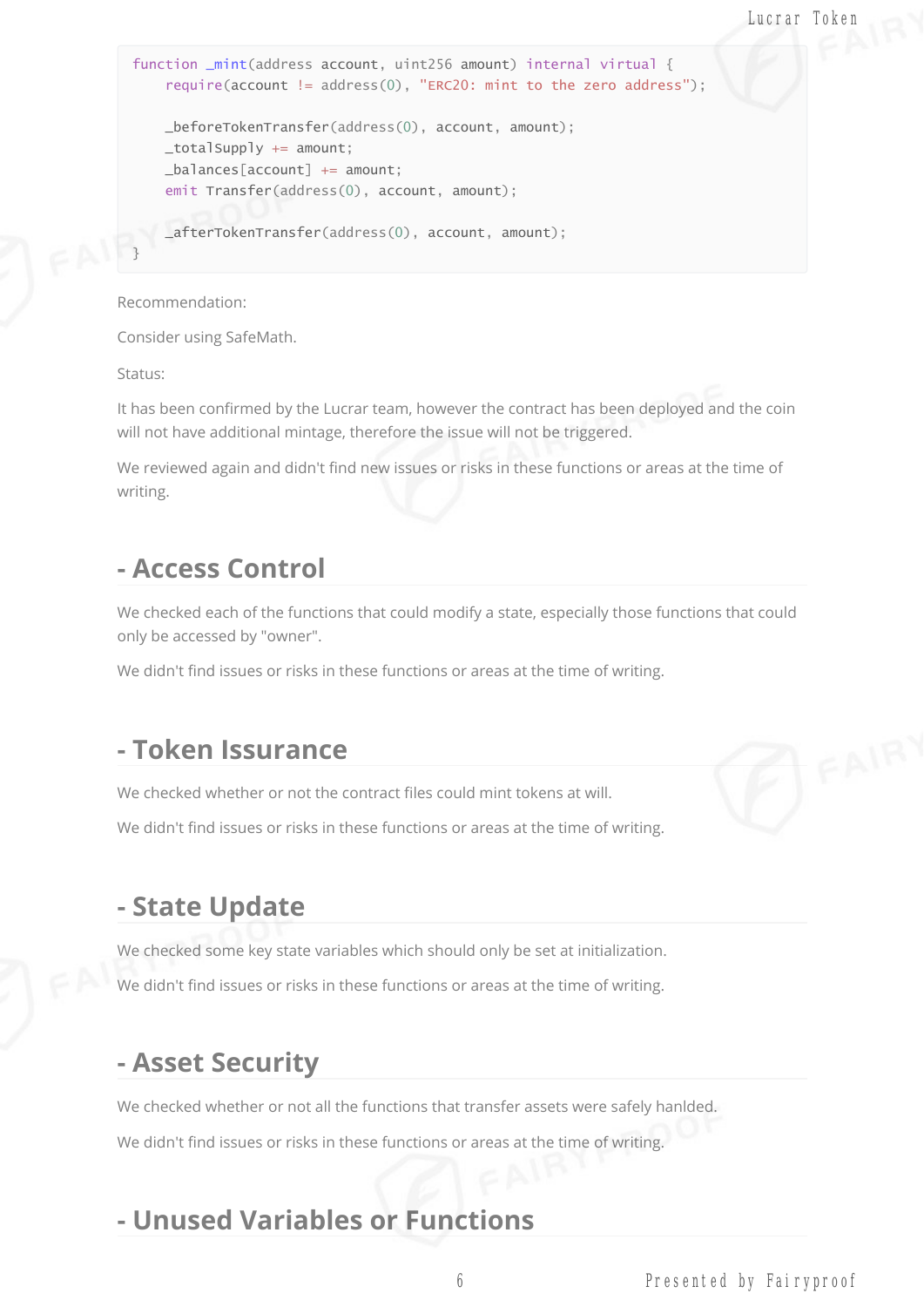We checked whether or not there were unused variables or functions which could be removed.

In our initial review we found the modifier defined in line 584 was unused. Here was the code section:

```
modifier zeroBalanceAndInsufficientBalance(uint256 value) {
    uint256 lcrBalance = balanceOf(address(msg.sender));
    require (lcrBalance > 0, "zero balance");
    require (lcrBalance >= value, "insufficient balance");
    \mathcal{L}}
```
#### Recommendation:

Consider removing the modifier。

Status:

It has been confirmed by the Lucrar team, however the contract has been deployed and the coin has been issued, therefore the issue will not be triggered.

This was not a risk.

#### **- Code Improvement**

We checked whether or not there was code which could be improved to reduce gas consumption.

In our initial review we found in line 558 if  $(i < 80)$  releaseDone[i] = false;, the default value of the array was false, therefore this line could be removed. Here was the code section:

```
for (uint i = 0; i < 81; i++){
    releasePeriods[i] = startBlock + i * intervalBlocksQuarter;if (i < 80) releaseDone[i] = false;
}
```
#### Recommendation:

It has been confirmed by the Lucrar team, however the contract has been deployed and the coin has been issued, therefore the issue will not be triggered.

This was not a risk.

#### **- Miscellaneous**

The Fairyproof team didn't find issues or risks in other functions or areas at the time of writing.

# **07. List of issues by severity**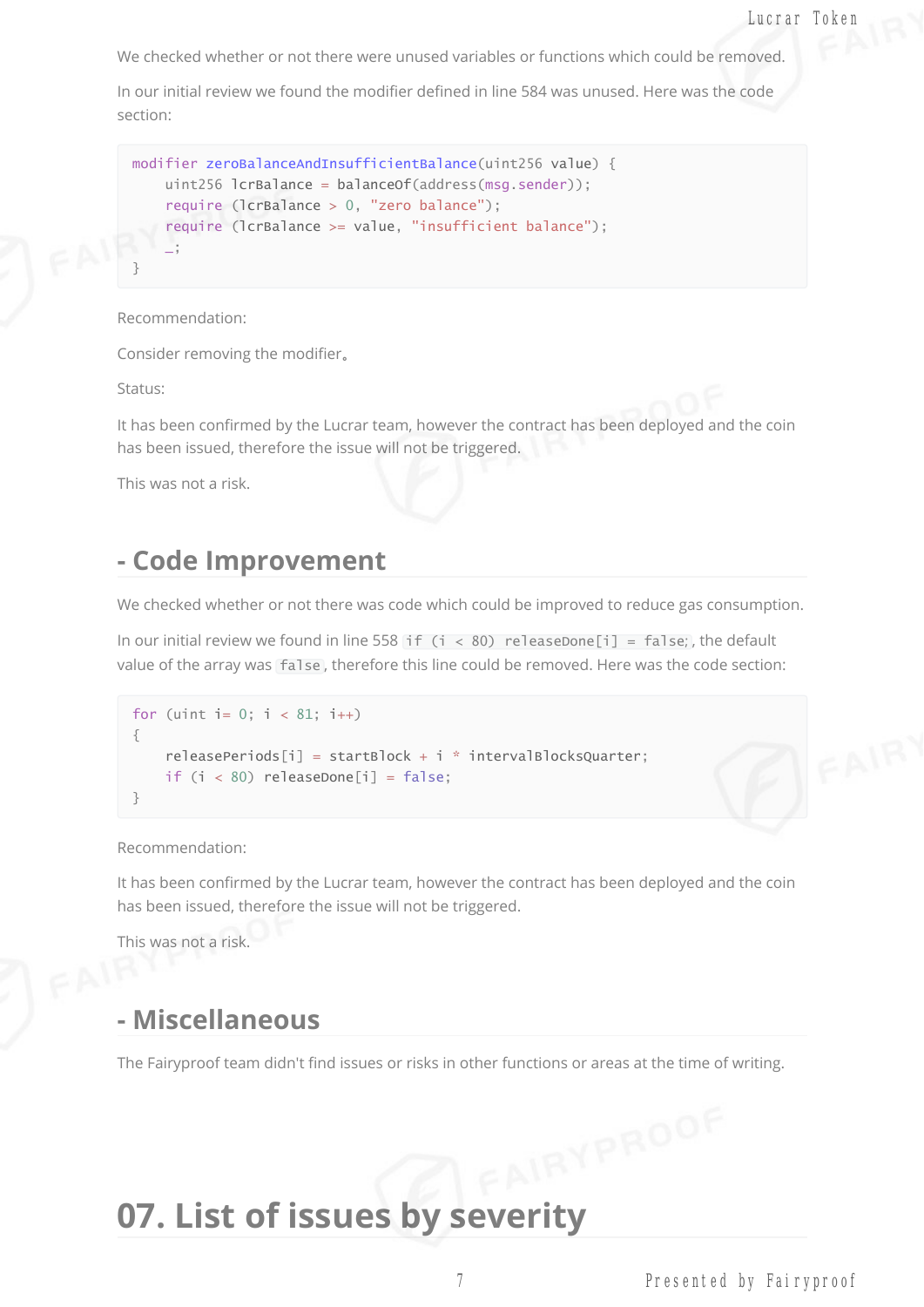# **08. Issue descriptions**

**- N/A**

# **09. Recommendations to enhance the overall security**

We list some recommendations in this section. They are not mandatory but will enhance the overall security of the system if they are adopted.

#### **- N/A**